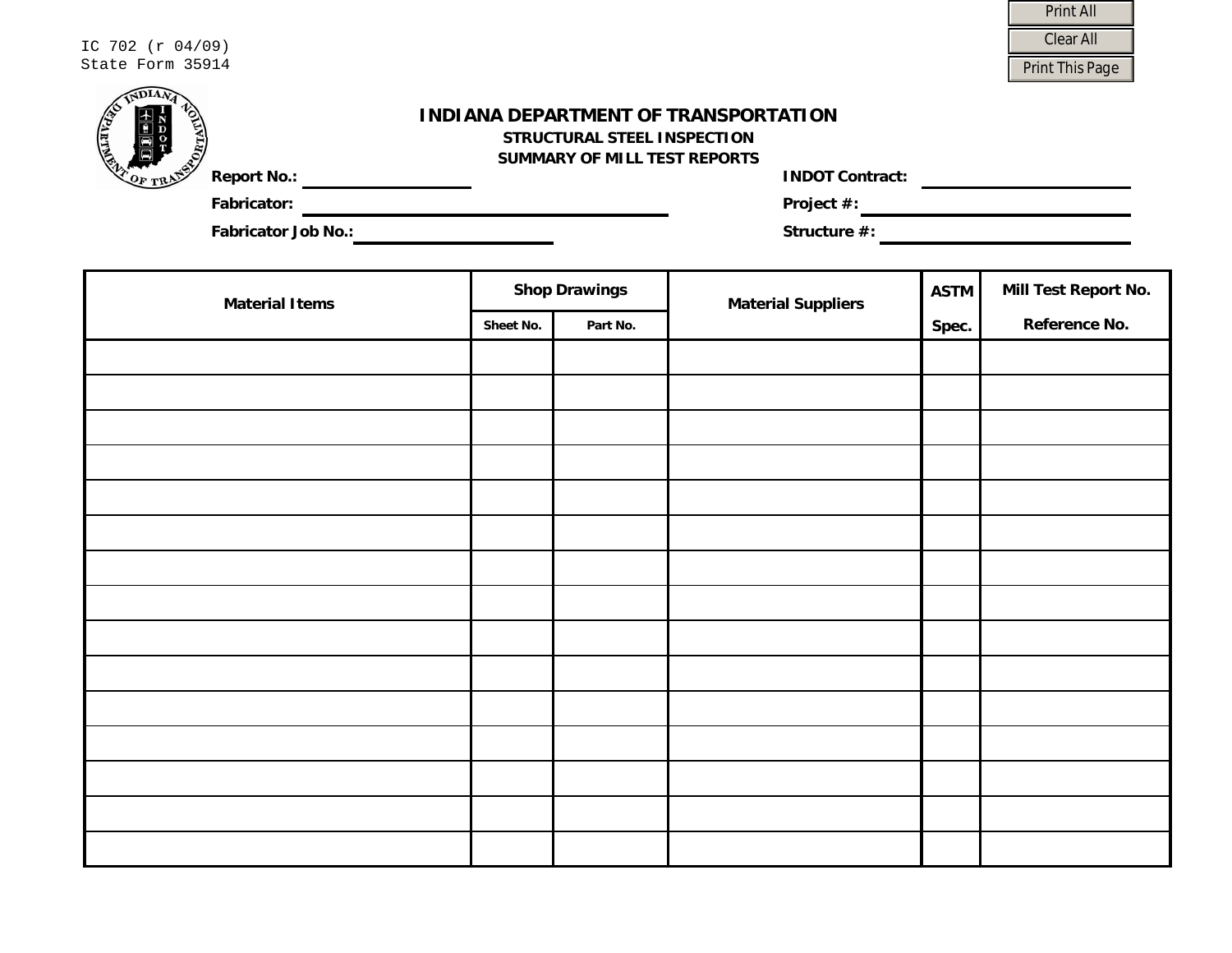| <b>MITHING</b>      | <b>INDIANA DEPARTMENT OF TRANSPORTATION</b><br>PORTA<br>STRUCTURAL STEEL INSPECTION<br><b>WEEKLY REPORT</b> |  |  |  |  |
|---------------------|-------------------------------------------------------------------------------------------------------------|--|--|--|--|
| <b>Report No.:</b>  | <b>INDOT Contract:</b>                                                                                      |  |  |  |  |
| <b>Week Ending:</b> | Project #:                                                                                                  |  |  |  |  |
| <b>Fabricator:</b>  | Structure #:                                                                                                |  |  |  |  |
|                     | <b>Fabricator Job No.:</b><br>Inspector:                                                                    |  |  |  |  |
|                     |                                                                                                             |  |  |  |  |
| Date                | <b>Activity</b>                                                                                             |  |  |  |  |

| Date | <b>Rouvity</b> |
|------|----------------|
|      |                |
|      |                |
|      |                |
|      |                |
|      |                |
|      |                |
|      |                |
|      |                |
|      |                |
|      |                |
|      |                |
|      |                |
|      |                |
|      |                |
|      |                |
|      |                |
|      |                |
|      |                |
|      |                |
|      |                |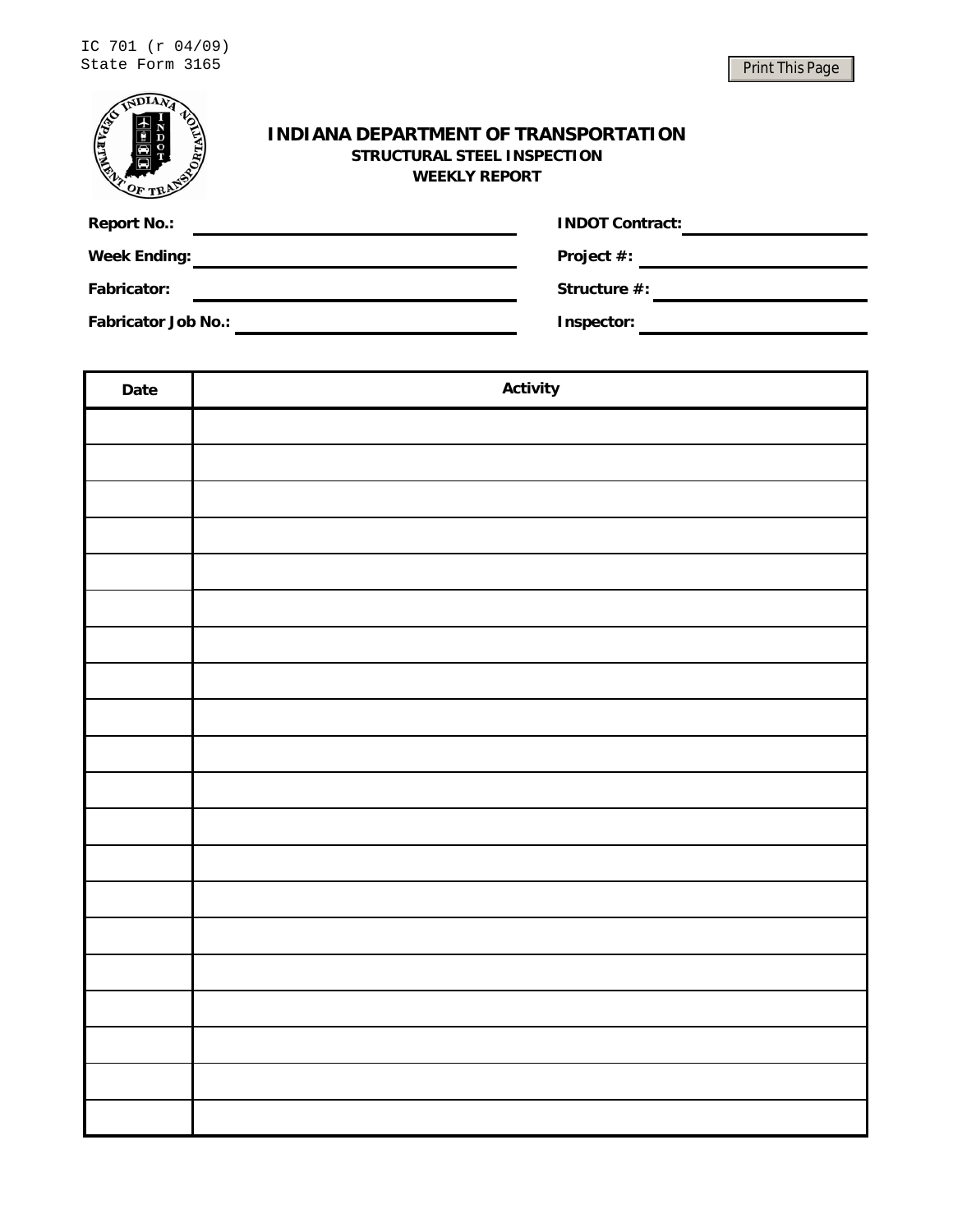

## **INDIANA DEPARTMENT OF TRANSPORTATION LIST OF APPROVED WELDERS, WELDING OPERATORS, & TACKERS STRUCTURAL STEEL INSPECTION**

**Fabricator: Date:**

| Name | Ident. | <b>Process</b> | Qualification<br>Date | <b>Material</b><br>Grades | <b>Positions</b><br>Qualified | Qual.<br>Report |
|------|--------|----------------|-----------------------|---------------------------|-------------------------------|-----------------|
|      |        |                |                       |                           |                               |                 |
|      |        |                |                       |                           |                               |                 |
|      |        |                |                       |                           |                               |                 |
|      |        |                |                       |                           |                               |                 |
|      |        |                |                       |                           |                               |                 |
|      |        |                |                       |                           |                               |                 |
|      |        |                |                       |                           |                               |                 |
|      |        |                |                       |                           |                               |                 |
|      |        |                |                       |                           |                               |                 |
|      |        |                |                       |                           |                               |                 |
|      |        |                |                       |                           |                               |                 |
|      |        |                |                       |                           |                               |                 |
|      |        |                |                       |                           |                               |                 |
|      |        |                |                       |                           |                               |                 |
|      |        |                |                       |                           |                               |                 |
|      |        |                |                       |                           |                               |                 |
|      |        |                |                       |                           |                               |                 |
|      |        |                |                       |                           |                               |                 |
|      |        |                |                       |                           |                               |                 |
|      |        |                |                       |                           |                               |                 |
|      |        |                |                       |                           |                               |                 |
|      |        |                |                       |                           |                               |                 |
|      |        |                |                       |                           |                               |                 |
|      |        |                |                       |                           |                               |                 |